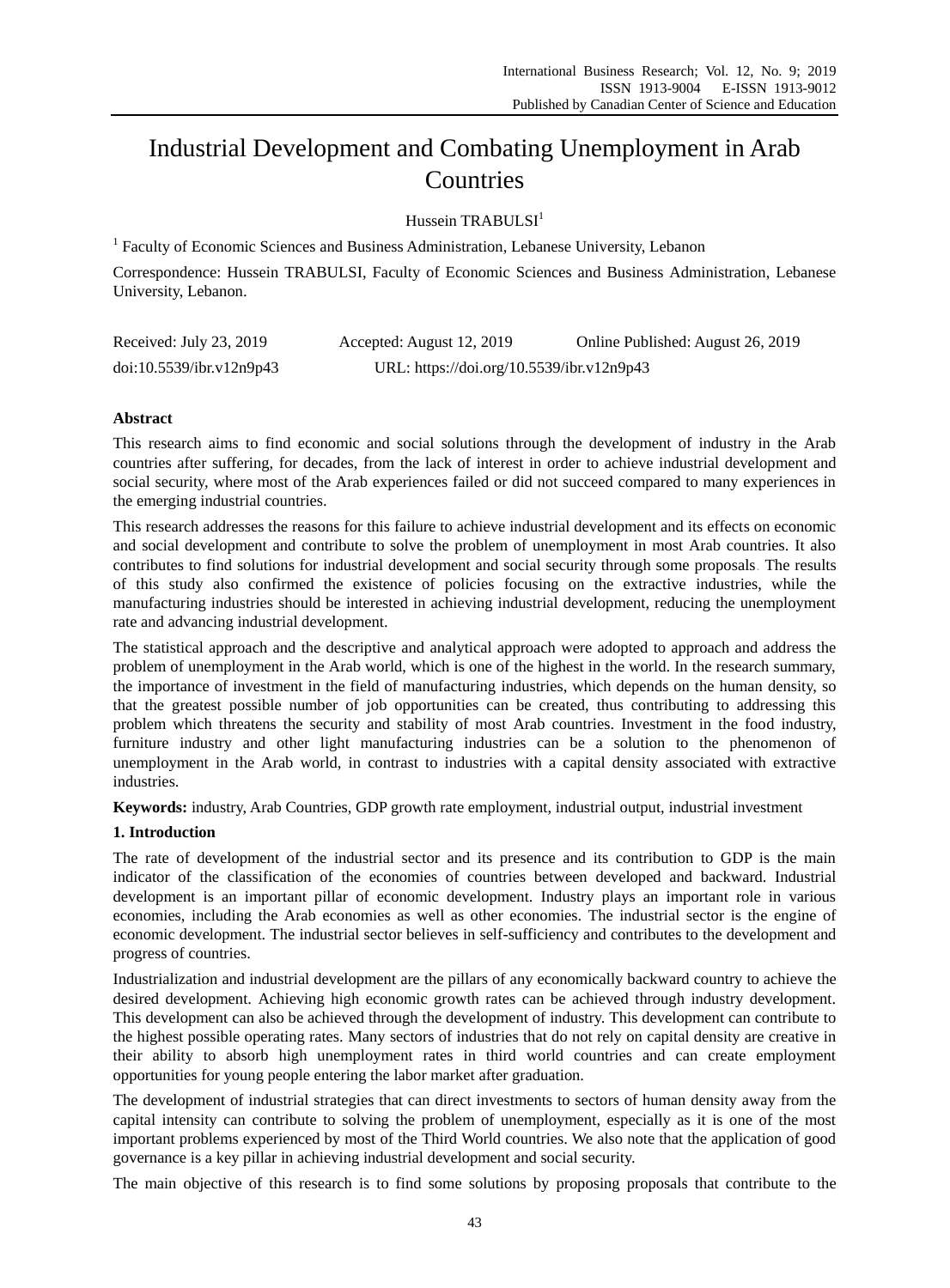#### treatment

The following forms:

- What industrial policy of the Arab countries can support the process of industrialization and lead to industrial development? Any design of industrial policies can provide job opportunities for millions of unemployed in the Arab countries? What industrial policy can contribute to industrial development and social security?

There are certainly many questions that can be asked about the industrial sector and the role it plays in economic development in Arab countries. This study analyzed the factors that affect the growth and development of the industrial sector, and then tried to formulate political solutions and development strategies that would achieve development and achieve self-sufficiency, despite the difficulty of statistics.

In this research we relied on the statistical and analytical approach to contribute to tackling the problem of unemployment and industrial development. In many cases, we tried to develop data and review many sources in order to adopt consistent and reliable statistics and analysis based on them, in order to promote the process of industrial and economic development, especially since no economic development without industrial development.

#### **2. The Importance of Industry in Modern Economy**

Industrial development in all cases, regardless of the method followed, is a cornerstone of comprehensive economic and social development, and it is difficult to achieve a balanced development that leads to progress and development in society without concern for industrial growth in a scientific, systematic and balanced manner based on objectives and strategies The process of economic development in general, in order to achieve industrial development in particular.

Industry is the primary measure of development and progress of countries, and industry is the mainstay of economic and social development. It also plays a distinct role in achieving economic, social and development goals. The importance of manufacturing in the national economy of any country stems from the many positive dimensions of this process. The most prominent of these dimensions are:

1. The high added value resulting from the manufacturing process, which accounts for more than 90% of the wealth of some developed countries economically. Value added in manufacturing industries also increases in industries requiring intensive technology and technology used in this industry. This added value exists in the extractive industries but it does not take an upward path; however, a path of change in some years negatively or positively, so that the prices of raw materials extracted in a year may increase due to certain conditions and factors and then decrease strongly. This affects the revenues of countries exporting raw materials in the world, which are in general third world countries.

2. Industry is a creative sector on more than one level. The industry produces goods of various kinds, which may contribute to the decline in the rate of these commodities import or may become a source of foreign currency when they are exported abroad. The industry is creating employment opportunities for a large segment of population at all scientific and technical levels, which will contribute to the continuity of stability and the achievement of social security. This is the most important pillar of this research: the creation of jobs and the achievement of industrial, economic and social development.

3. The industry is the only and almost obligatory corridor for any country in the world that wants to emerge from the clutches of the economically developed countries, thus achieving the real independence of these countries and improving their economic position despite the challenges of the elements of industrial development. Most of the third world countries have become exporters of natural or agricultural raw materials in the process of international division of labor. The share of raw materials in international trade has declined significantly since the Second World War. It was 55%, compared to 45% for manufactured goods. This equation changed in the 1970s and 1980s, to become 65% for manufactured goods and 35% for materials in international trade. Consequently, investment should be made in industry to use raw materials, free industry from association with industrial countries, reduce unemployment and support economic structure.

# **3. Development of the Industrial Output of the Arab Countries 1990 – 2016**

The gross industrial output of the Arab countries grew over a quarter century, so that it doubled more than five times from 151 billion dollars in 1990 to 815.9 billion dollars in 2015 as shown in Table 1. The growth rates of this industry varied from one Arab country to another. The growth rate is relatively high as the volume of Egyptian industrial output went from \$ 7.4 billion in 1990 to \$ 98.6 billion or about 13 times in 2015. Saudi Arabia has moved the value of industrial output from \$ 46 billion in 1990 to more than \$ 243.6 billion in 2015 as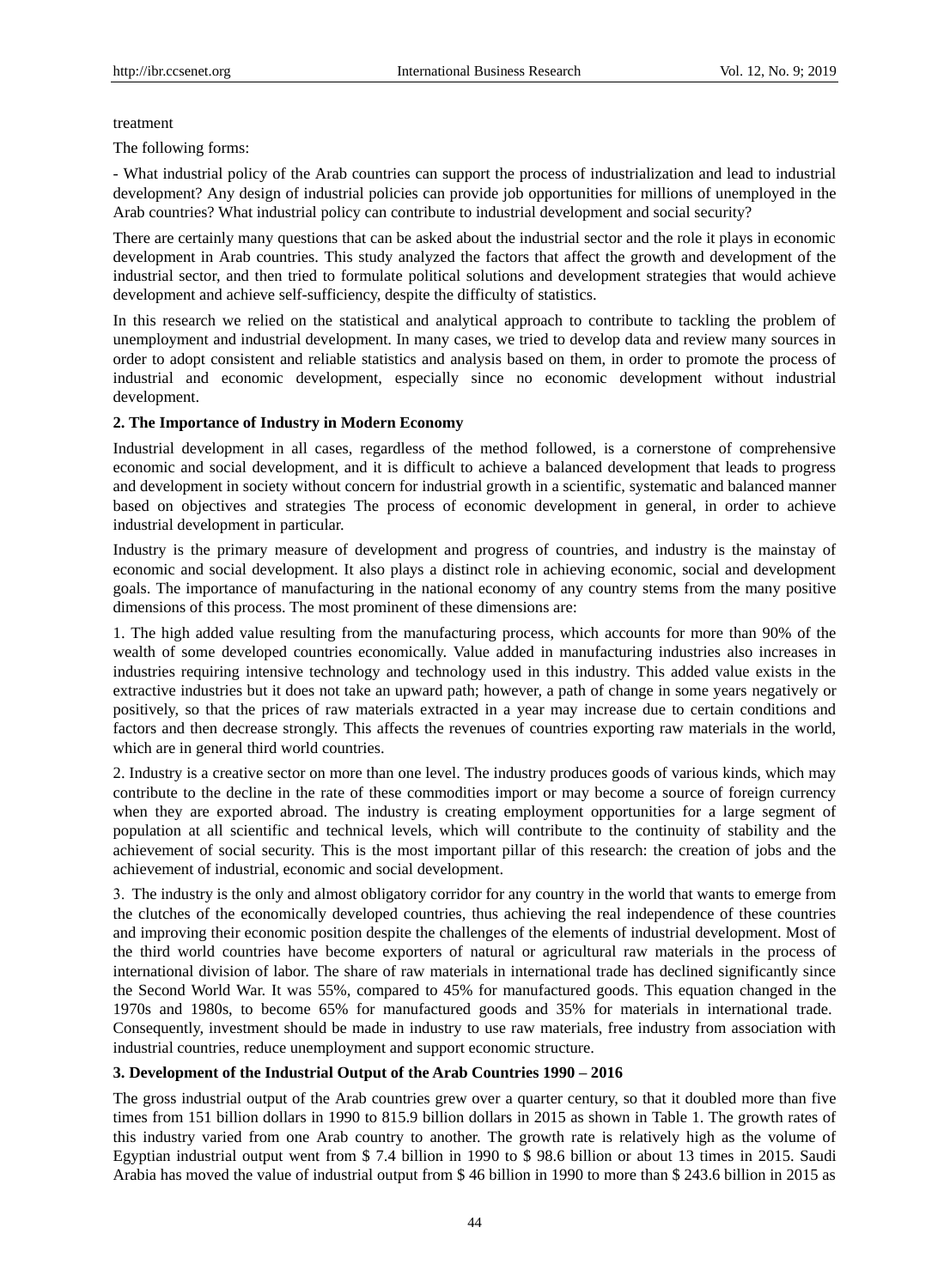well as the United Arab Emirates built up from \$ 18.4 billion in 1990 to more than \$ 128.9 billion in 2015, and Lebanon has moved the value from \$ 252 million to more than \$ 3.7 billion over the same period.

What has been achieved at the level of some Arab countries, throughout the period between 1990 and 2016, cannot be underestimated, although we believe that it was better than it was at the level of the Arab world first and at the level of more than a second country. This would be the case if some policies aimed at supporting the industrial sector were adopted, and by coordinating some Arab manufacturing policies at the level of all the Arab countries in general.

Most of the development of the Arab industrial output was the result of the development of the extractive industries in most Arab countries, at the expense of the manufacturing industries, which did not give enough attention and support to the advancement and growth similar to extractive industries. The adoption of certain policies aimed at supporting the industrial sector and the coordination of Arab manufacturing policies at the level of all Arab countries can contribute to a strong start for this industry due to two main reasons, first of which is the size of the large Arab market and secondly the increase in the purchasing power of the Arab consumer.

|                         | 1990    |                 |         | 2000            |         | 2010            |         | 2015            |  |
|-------------------------|---------|-----------------|---------|-----------------|---------|-----------------|---------|-----------------|--|
|                         | $GDP\%$ | <b>MillionS</b> | $GDP\%$ | <b>MillionS</b> | $GDP\%$ | <b>MillionS</b> | $GDP\%$ | <b>MillionS</b> |  |
| <b>Arabic countries</b> | 38.2    | 150969.1        | 39.2    | 292047          | 43.5    | 907313          | 33.6    | 815898          |  |
| Jordan                  | 19.1    | 744.6           | 16.4    | 1381            | 20.1    | 5314            | 19.2    | 7211            |  |
| <b>Emirates</b>         | 54.8    | 18426           | 41.8    | 43597           | 40.6    | 116703          | 34.4    | 128965          |  |
| Tunis                   | 23.6    | 2977            | 19.5    | 4180            | 21.8    | 9643            | 20.5    | 8810            |  |
| <b>Algeria</b>          | 34.6    | 21449           | 45.1    | 24703           | 39.0    | 64144           | 24.3    | 44171           |  |
| Saudi Arabia            | 43.9    | 46017           | 46.8    | 88184           | 52.6    | 277173          | 37.3    | 243696          |  |
| Sudan                   | 8.2     | 2012            | 13.9    | 1860            | 17.4    | 12112           | 14.5    | 13046           |  |
| Syria                   | 23.4    | 3256            | 31.7    | 5985            | 29.5    | 17679           |         | NA              |  |
| Iraq                    | 61.3    | 8641            | 65.2    | 21920           | 54.1    | 66024           | 42.1    | 60401           |  |
| Oman                    | 50.9    | 5951            | 56.0    | 10924           | 57.1    | 33547           | 45.3    | 31849           |  |
| <b>Oatar</b>            | 50.6    | 3747            | 65.7    | 11698           | 61.6    | 77082           | 45.9    | 76933           |  |
| Kuwait                  | 51      | 9336            | 54.9    | 20709           | 59.4    | 71188           | 50.1    | 57137           |  |
| Lebanon                 | 9       | 252             | 11.4    | 1970            | 7.8     | 2886            | 8.1     | 3766            |  |
| Libya                   | 35.5    | 11654           | 46.1    | 15926           | 71.3    | 52613           | 38.9    | 8036            |  |
| Egypt                   | 20.8    | 7381            | 24.8    | 24747           | 29.8    | 65165           | 29.7    | 98645           |  |
| <b>Morocco</b>          | 21      | 5418            | 18.4    | 6816            | 18.0    | 16468           | 18.2    | 18009           |  |
| Yemen                   | 23.5    | 2118            | 36.7    | 4006            | 31.8    | 9922            | 13.2    | 3173            |  |

Table 1. The development of industrial output in some Arab countries

The source is the researcher's preparation based on different numbers of the unified Arab economic decision.

Numbers issued during the years 1990 to 2017

NA: Not available (due to prevailing security situation in Syria)



Figure 1. Development of industrial output in some Arab countries (Based on table 1)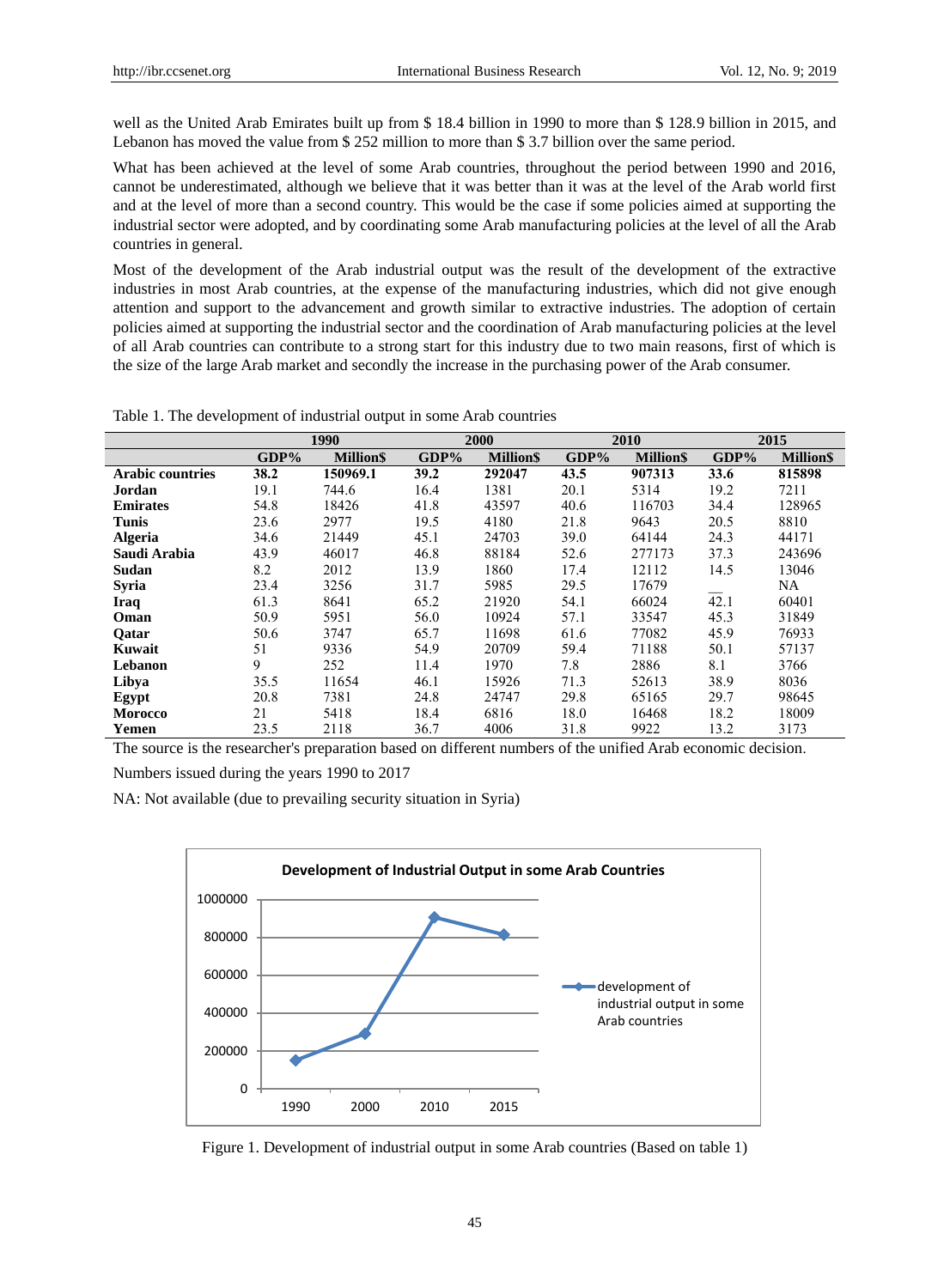During this period, the share of industrial output of the Arab countries in GDP declined from 38.2% in 1990 to 33.6% in 2015 based on table -1-. Most of the Gulf Cooperation Council (GCC) countries maintained contribution to GDP relatively high, with an average of over 40% for all these countries, and the highest percentage in the Emirate of Kuwait, where it exceeded 50% in 2015. The study of the United Nations Conference on Trade and Development on the extractive industry and the importance and impact in the Arab countries that the first five countries in the world depending on the export of oil and gas are from the Arab world, five other Arab countries were among the top 20 countries in varying ranks depending on the oil and gas extractive industries<sup>1</sup>. In contrast, in the non-oil Arab countries, the contribution of industry to GDP was less than 20% in 2015; this contribution was the lowest in Lebanon, reaching 8.1% of GDP in 2015 compared to 9% in 1990<sup>2</sup>. It should be noted that the contribution of industry in Iraq, Oman and Qatar exceeded 40% of GDP. Actually, this is the role of extractive industries in many Arab countries, mainly oil and gas extraction, which dominates most of the Arab industrial output. These industries depend on capital density. They do not create many jobs, while manufacturing industries in Arab countries generally do not increase their contribution to GDP. The total is about 15%, it is worth mentioning that these industries are the ones that must deal with unemployment in the Arab countries, which is among the highest rates in the world and which is the most important problem experienced by the Arab countries, which always contributes to the social tensions and the instability experienced by many Arab countries, especially in the current stage since 2011 till 2019, where the social and economic conditions are the starting point and the engine of the chaos and destruction experienced by many Arab countries.

|                         | 1990 | 1995 | 2000 | 2005 | 2010 | 2015           |
|-------------------------|------|------|------|------|------|----------------|
| <b>Arabic countries</b> | 11,8 | 11,9 | 10,7 | 9,6  | 9,6  | 8,8            |
| Jordan                  | 13,4 | 12,9 | 13,5 | 16   | 16,8 | 16,5           |
| <b>Emirates</b>         | 7,8  | 9,7  | 13,1 | 10,6 | 9    | 9.2            |
| <b>Tunis</b>            | 16,8 | 19,0 | 14,8 | 15,7 | 15,5 | 16.2           |
| <b>Algeria</b>          | 12   | 8,5  | 5,8  | 4,5  | 4,1  | 4.5            |
| Saudi Arabia            | 8,1  | 9,6  | 9,7  | 9,5  | 11   | 11.7           |
| Sudan                   | 8,1  | 6,8  | 6,8  | 8,5  | 8,1  | 8,9            |
| Syria                   | 8,5  | 8,8  | 4,2  | 7,5  | 4,7  | $\overline{4}$ |
| Iraq                    | 4,7  | 7,8  | 0,7  | 1,8  | 2,6  | 3.5            |
| Oman                    | 3    | 4,6  | 5,7  | 8,5  | 10,8 | 10,2           |
| Oatar                   | 12,8 | 8,4  | 5,4  | 9,9  | 9    | 9,8            |
| Kuwait                  | 11,6 | 10,9 | 6,9  | 7,2  | 5,6  | 6.2            |
| Lebanon                 | 9    | 9,1  | 11,4 | 6,3  | 7,8  | 6,9            |
| Libya                   | 7,7  | 7,0  | 6,7  | 5,0  | 6,2  | 3,6            |
| Egypt                   | 16,9 | 16,8 | 18,4 | 16,7 | 16,1 | 16.7           |
| Morocco                 | 18,4 | 18,4 | 16,3 | 14,9 | 14,1 | 13.3           |
| Yemen                   | 9,4  | 11,6 | 5,1  | 8,9  | 8,4  | 8.5            |

Table 2. Contribution of manufacturing industry to the total output of some Arab countries %

The source is the researcher's preparation based on different numbers of the unified Arab economic decision.

United Arab Economic Reports 1995-2014

-

<sup>1</sup> Extracting Industries: Optimizing Value Retention in Host Countries UNCTAD (2012

<sup>2</sup> Various numbers of the unified Arab economic report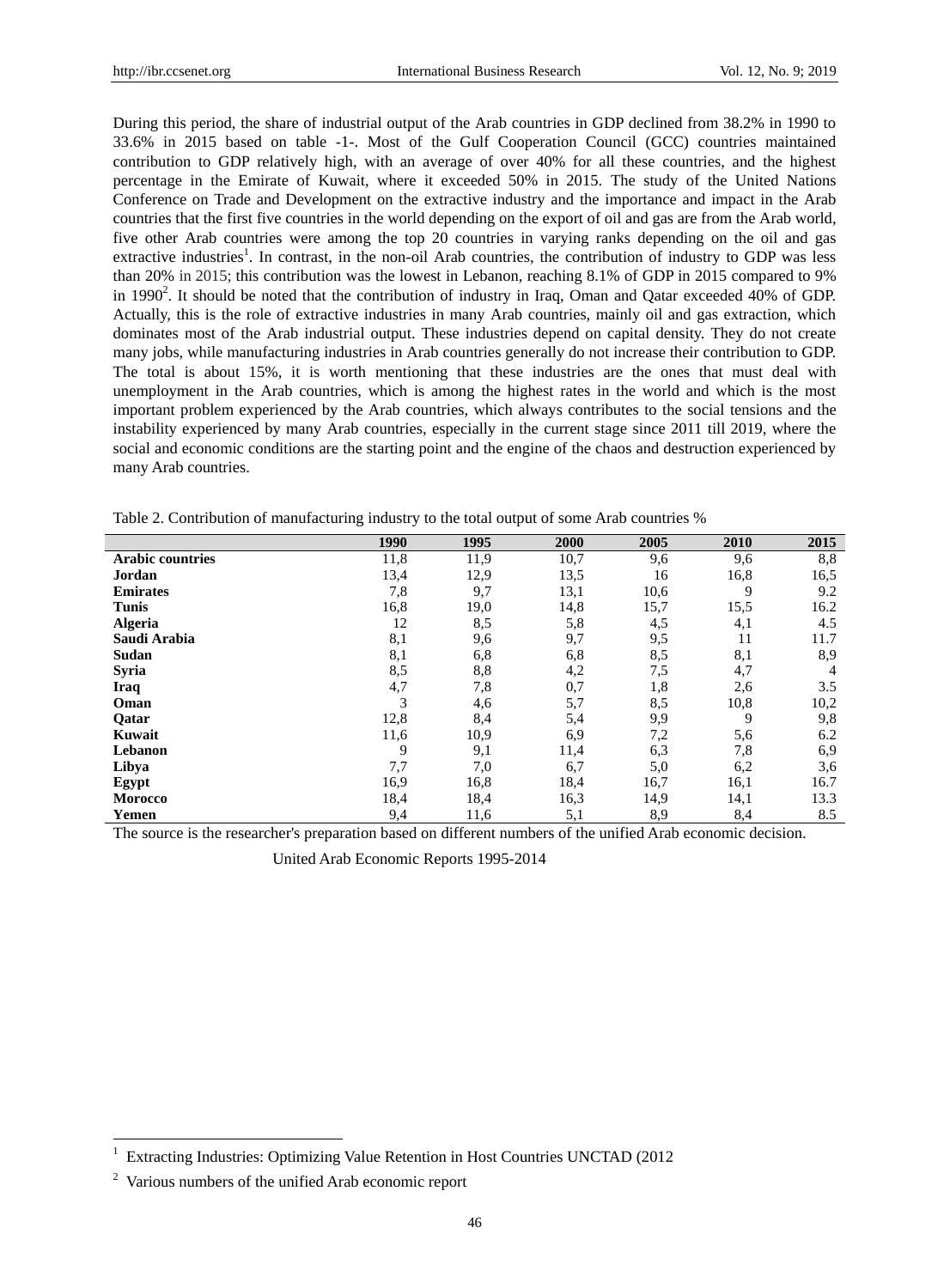

Figure 2. Contribution of manufacturing industry to the total output of some Arab countries

Despite the decline in oil prices and the decline in the value of extractive industries in 2015, the contribution of manufacturing industries did not exceed 11% of the GDP of the Arab countries, as shown in Figure 2, though the share of world manufacturing exports amounted to  $64.6\%$ <sup>3</sup> of the world's total, compared to 35.4% for the primary agricultural exports. The proportion of manufacturing exports in Asia reached 77% and in Europe to 75%, while not exceeding 20.9% in the Middle East Arab region as a result of the dependence of the Arab region on exports of extractive industries. Egypt is at the forefront of the Arab countries in the contribution of manufacturing industries in the gross domestic product where the contribution of these industries is 16.7% of GDP, followed by Jordan and Tunisia with a contribution of 16.5% and 16.2%, While the share of manufacturing exports in Saudi Arabia reached only 11.7% in 2015, a weak contribution, and Oman achieved 10.2% in 2015, according to Table -2-. This shows the weakness of the Arab manufacturing industries and their inability to develop and grow so that they can leverage Arab economies and bear the solutions required for the problems of economic development, instability and social security in the Arab countries, which could ease the economic dependency of these countries abroad.

# **4. Industry and Employment**

Employment levels in the Arab industrial sector have declined gradually over the last three decades in terms of the size of the Arab labor force, although there has been a limited increase in the number of workers in this sector during this period. The percentage of workers in Arab industry in 1985 was about 26% of the total labor force in the Arab world, falling to 20.4% in 1995, to 16.9% in 2010, and between 16.5% and 16.8% in 2011. The share of workers in the agricultural field in the developed countries in general is between 2% and 6% of the total labor force and is increasing in some Asian countries such as Korea, Taiwan and others. We note that any job opportunity in the field of productive sectors, agriculture or industry (especially manufacturing) contributes to the creation of two jobs in the field of various services (banking, insurance, transport ...). Therefore, the importance of employment in the industrial sector is not limited to the numbers and percentages of employment in this sector, but rather their effects on creating job opportunities in the various services sectors in the economy, knowing that every job in the industrial sector can contribute to creating jobs in the service sector and perhaps more in some situations. Therefore, the importance of developing the industrial sector in this direction can be the only hope in the Arab countries to contribute to solving or alleviating the unemployment problem now and in the future, in light of the decline of the ability of the agricultural sector to absorb future labor numbers, which will exacerbate the unemployment crisis and the resulting stability and its implications for the economy and politics.

The Investment in manufacturing industries such as the furniture industry in Egypt, where the industry is famous, contributes to creating more jobs directly. This, in turn, can contribute to the double creation of jobs indirectly, which would achieve industrial development and reduce unemployment.

-

<sup>&</sup>lt;sup>3</sup> United Arab Economic Report 2013, p. 85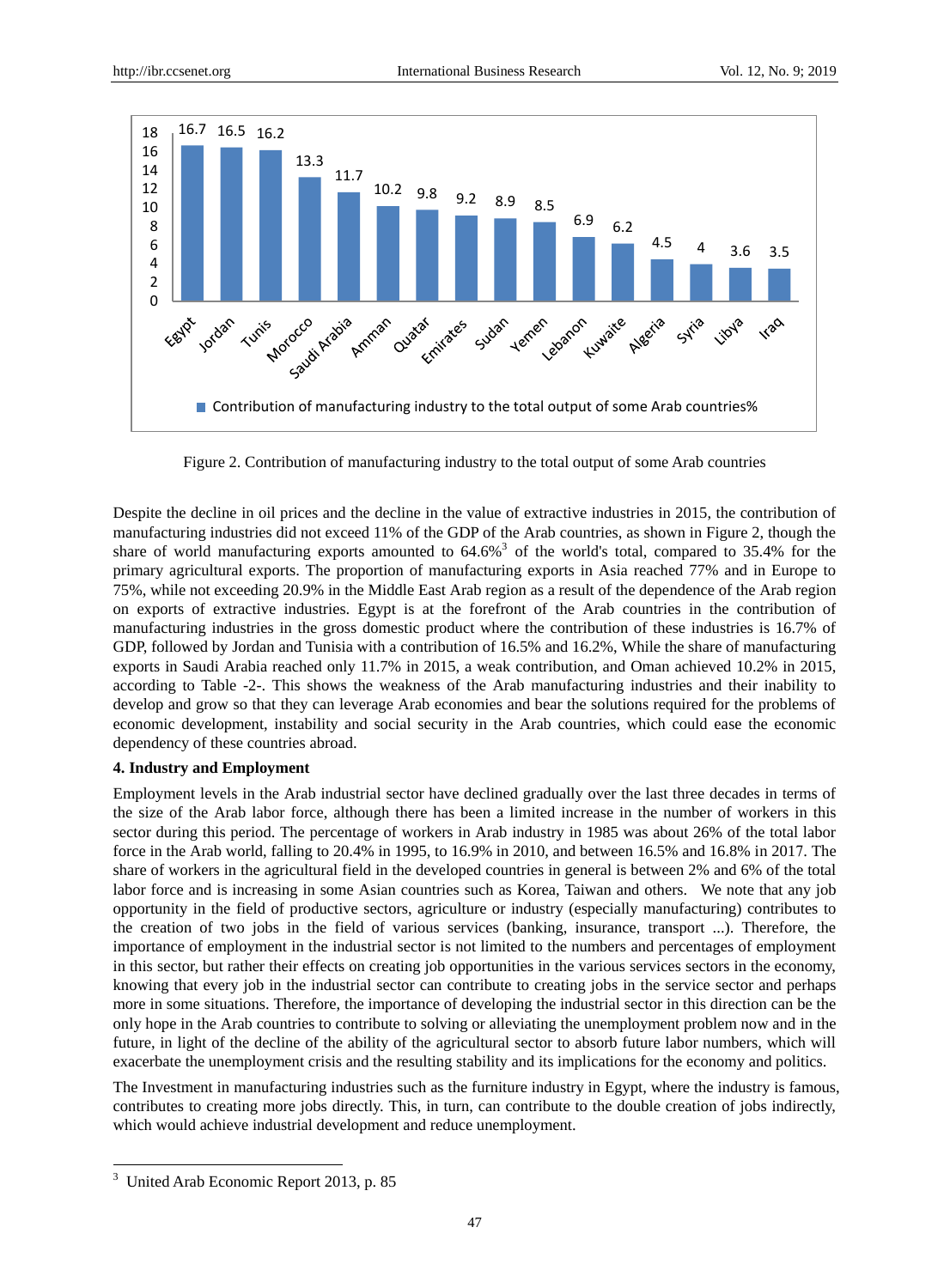We note from Table 3 that since 2005 there is an inverse relationship between the percentage of workers in the industrial sector and the unemployment rate. The unemployment rate rose steadily during this period from 2000 until 2015, while the proportion of workers in the industrial sector has been steadily declining.

Table 3. Employment in Arab industry and registered unemployment rates

|                                                            | 2000 | 2005 | 2010 | 2012 | 2015 |
|------------------------------------------------------------|------|------|------|------|------|
| Number of employees in industry (million)                  | 18.9 | 18.8 | 20.2 | 20.4 |      |
| Percentage of employees in industry to total labor force % | 18.8 |      | 16.9 | 16.8 | 17.8 |
| Unemployment rate                                          | 20.0 | 14.0 | 14.6 |      | 16.8 |

Source: Various numbers of the unified Arab economic report

Srour H. Economies of Economic Countries in the Arab Countries and Prospects of Arab and Regional Cooperation, 2006.

Table 4. Total Arab Labor Force and employees in industry (million)

|                                           | .995 | 2000 | 2005 | 2010 | 2012 | 2015 |
|-------------------------------------------|------|------|------|------|------|------|
| Number of employees in industry (million) | .    |      |      | ገበ   | n n  | ∸    |
| Total Arab Labor Force (million)          |      |      | 05.8 |      |      |      |

The source is the researcher's preparation based on different numbers of the unified Arab economic decision.

United Arab Economic Reports 1995-2014



Figure 3. Total Arab Labor Force and employees in industry (million)

However, there has been a slight improvement in the proportion of workers in the industrial sector in 2015, but the unemployment rate remains very high, which is three times the average of the world unemployment rate, which is estimated at about 5.8% by 2015. We also note that the total labor force has risen significantly more than the proportion of workers in the industrial sector, according to table No. 4, this is the result of poor interest in manufacturing industries that contribute to the creation and increase of employment.

The percentage of workers in the industrial sector varies from Arab to other countries, depending on the size of the manufacturing industries and the nature of these industries, which depend on the capital intensity in the extractive industries and the oil and gas industry, which is the case of most of the Gulf countries or industries that depend on human density in Egypt, Tunisia and Morocco. Light food industries, textiles, garments and furnishings which require intensive labor, can contribute to the creation of many jobs and form the basis through which to address the crisis of high unemployment in these countries.

Returning to the high unemployment rates in the Arab world, it should be noted that all Arab countries suffer from the unemployment crisis and even the oil-rich Gulf States are witnessing a remarkable rise in unemployment rates among Gulf citizens. Some estimates indicate that unemployment rates among Saudi citizens are higher than 20% in 2019. The Kingdom has so far resorted to the Saudis for jobs in the public sector between 2010 and 2020. But we point out that the main problem is the lack of focus and support for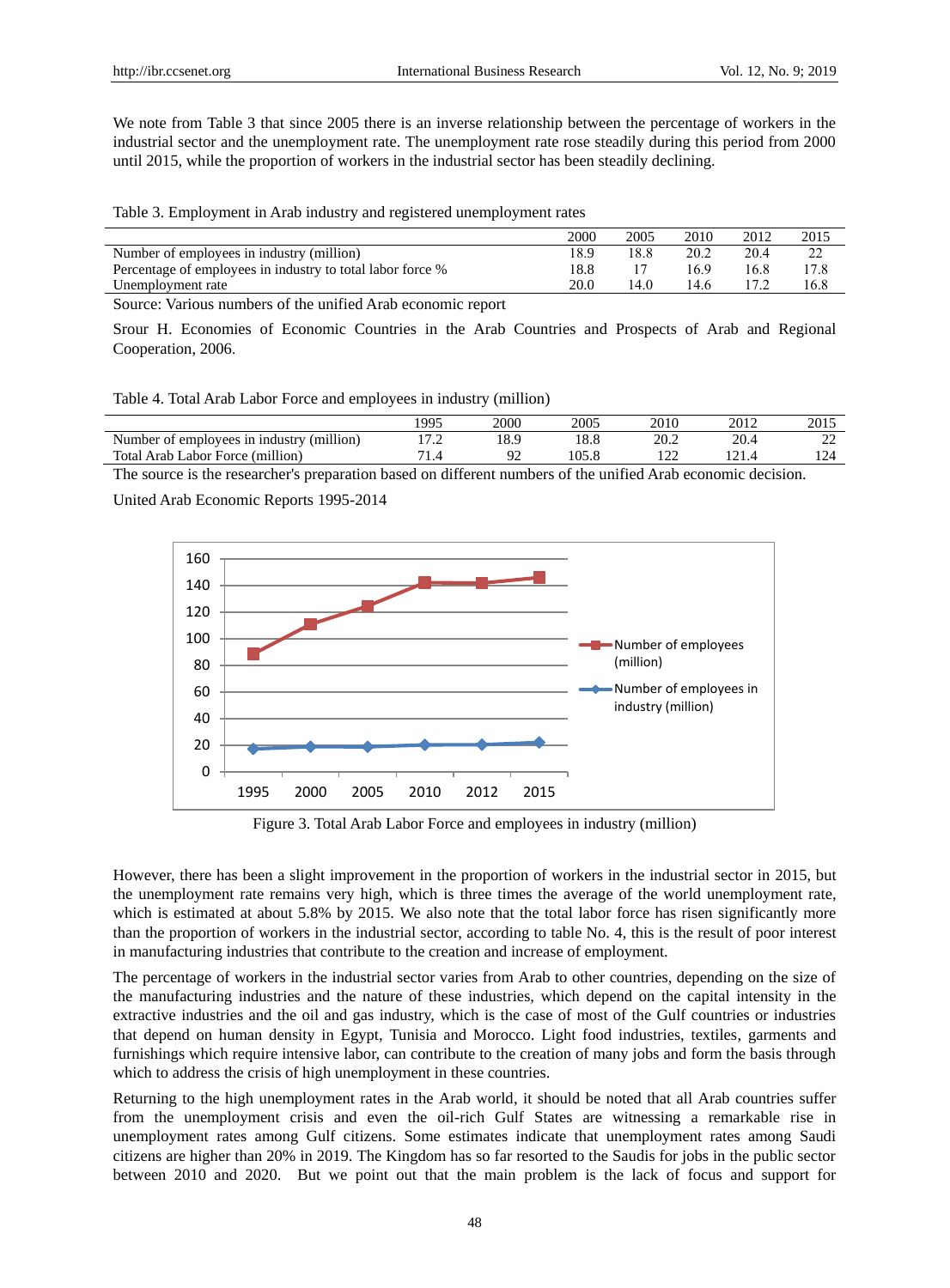manufacturing industries that contribute to the creation of direct jobs and reduce unemployment.

Companies and institutions were told that Saudi citizens should replace expatriates in the catering and other sectors in order to reduce the phenomenon of unemployment and the resulting social instability, economic consequences, and so forth. Based on these facts and the aggravation of the unemployment crisis at the level of all Arab countries, we believe that the industrial sector and investment in it, especially the manufacturing industries, represent the only hope for these countries to address the problem of unemployment or alleviation of current and future, especially as the proportion of workers in the agricultural sector is declining significantly. Growth rates remain high over the next two decades due to high rates in population significantly over the past three decades, which threatens to exacerbate the unemployment crisis and threaten the economic and social stability of the Arab countries worse than we are currently experiencing along the Arab geography.

#### **5. Conclusion and Recommendations**

Over the past five or six decades, Arab countries have relied on many industrial development policies for their economic and social development problems, based on the principles and ideas of most well-known schools of thought, from excessive socialism to liberal socialism to liberalism and Keynesianism. In the final analysis we can say that some successes have been achieved in some countries, but they have not lived up to the expected ambitions. In comparison with the successes in many Asian countries and others, we believe that the Arab policies in this context during these decades in general proved their sterility and failure to solve and address The economic and social problems of the Arab countries, especially unemployment and redistribution of income in a way that achieves greater social justice. In the same period, many countries started worse than some Arab countries in the 1950s and 1960s and were able to make big strides in development and redistribution of income (Korea, Taiwan, etc.).

In order to address the problem of unemployment in the Arab countries, it is necessary to reconsider the Arab industrial structure and how to develop it so as to be able to contribute to addressing the unemployment problem of a structural nature in most Arab countries.

In the following we present our recommendations:

1. Providing and developing the legal and legislative environment and infrastructure suitable for the development of existing industries and the establishment of new modern industries, where the laws and legislation that sponsor investment in industry and others are not qualified and sufficient to encourage the business environment and investment.

2. The success of the model, which is based on the interaction of the public and private sectors, requires States to be present and oriented towards the economy and to encourage the private sector to initiate through the many subsidies, incentives and facilities that the State can provide to the sector, such as credit, protection…

3. Political and administrative corruption is one of the most prominent features of the systems in the Arab countries, so any industrial development process or other requires confronting the fight against corruption in all possible ways, otherwise the continuation of corruption will distort the desired development process. Corruption results in the dominance of small number of people on both wealth and power while keeping large segments of society submerged and marginalized. Hence, the process of political reform and addressing corruption must be given sufficient importance to achieve the objective of any economic and social development policy.

4. Adopting Arab industrial policies at a level that each country should take into account modern technological developments and works to improve the quality of Arab industrial goods and products in order to enjoy the competitive advantages required for foreign goods in both domestic and foreign markets.

5. Adopting effective policies and strategies in Arab cooperation in general and industrial cooperation among Arab countries, especially in helping to provide opportunities for industrial investment and upgrading the efficiency of existing productive units and to benefit from economies at the level of the Arab market as a whole.

6. Increase Arab spending on scientific research and development, and work to link existing scientific research centers in Arab countries to facilitate coordination among them. In this context, we note that the Arab countries are among the lowest groups in the world spending on scientific research, since the average per capita Arab research and development is \$ 8 per year; this is certainly a meager amount and cannot achieve sustainable development in scientific research, while the average of spending on military for the individual in the Gulf countries is up to \$ 1500 per year.

Thus, the equation is for almost every \$ 1 spent on R&D, \$ 200 is spent on other military expenditures. However, the percentage of Arab spending on scientific research and development does not exceed 0.2% of the Arab GDP,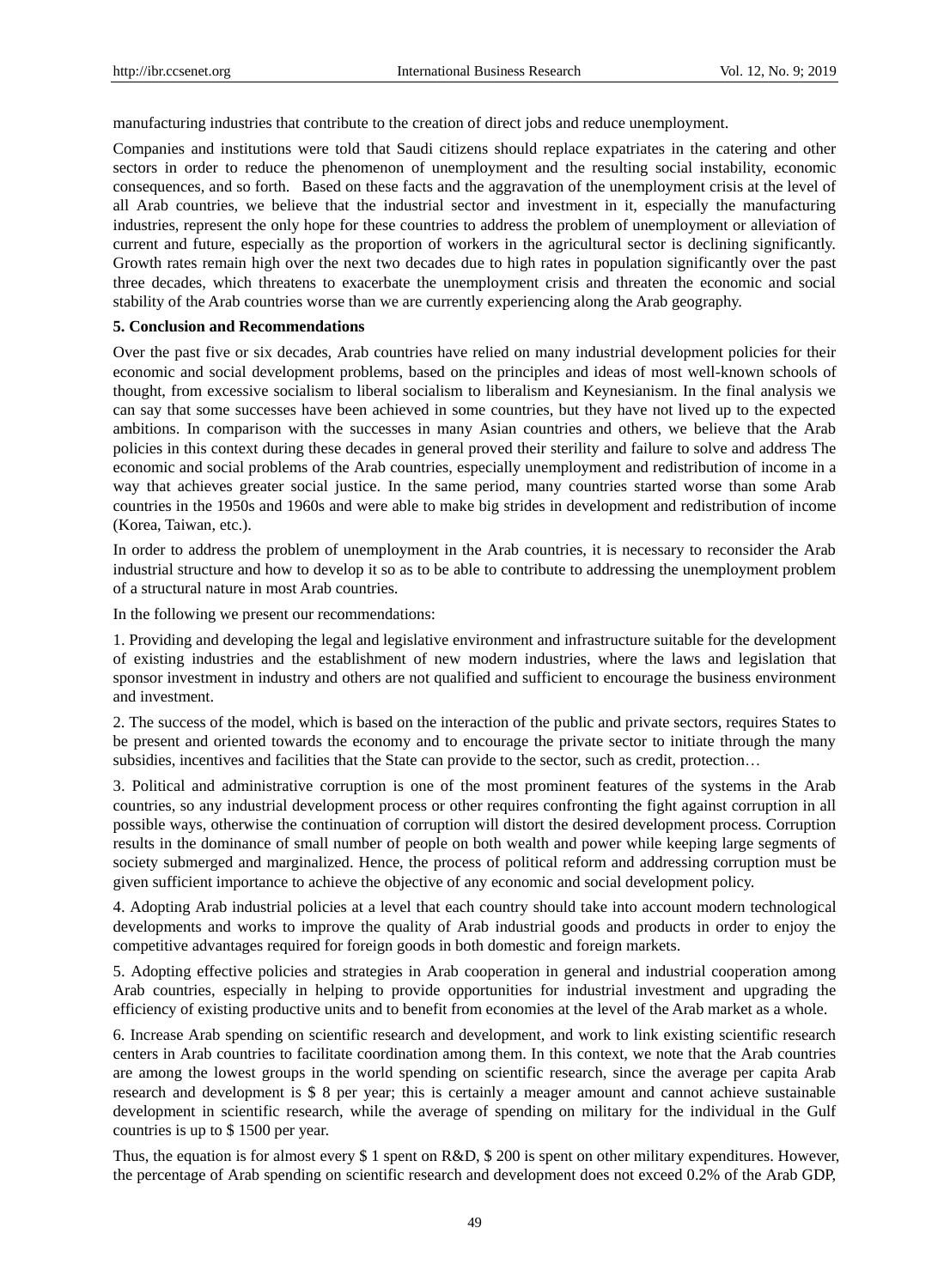which means about 4.5 to 5 billion dollars annually, while this ratio is very small given the population in the Arab countries and the proportion of expenditure on research and scientific of GDP in developed countries.

7. Finally, to reduce the phenomenon of unemployment rampant in the Arab countries and to achieve greater social stability, it is necessary to initiate a large investment project in manufacturing industries based on modern technologies, which can lead to reducing the cost of production and improve the quality of goods. In this context, emphasis must be placed on directing investments to the manufacturing sector, which requires labor intensity, especially as it has the potential for success such as the textile and clothing industries, and the light and medium food industry. This would absorb the largest number of job seekers and alleviate the unemployment crisis in various Arabic countries. The focus on small and medium-sized enterprises can be a great lever to solve the problem of unemployment as this type of project is a major source of job creation net, as it is estimated in the United States that in the seventies of the last century the period of unemployment that these projects were generating eight out of ten jobs in the United States at that stage.

Supporting and developing these kinds of projects and institutions can contribute to solving the problem of unemployment and contribute to alleviating the great pressure on the Arab labor markets and supporting social stability in the Arab countries, which is an essential pillar for these countries to move forward in the desired development process.

In addition to the above, it is necessary to survey the Arab wealth so that it can be exploited and work to strengthen Arab cooperation in all economic, investment, exchange and other fields. It is also necessary to encourage and develop the capital markets in the Arab countries to be able to secure the needed financing requirements for a major industrial investment renaissance.

#### **References**

- Al Kafri, A., & Abdullah, M. (2008). The Economies of the Arab States and Joint Arab Action, Hashim Press, Damascus. 2008.
- Assidon, E. (2002). les théories économiques du développement 3ème èd. Paris La Découverte 2002.
- Dagher, A. (1995). l'Etat et l'économie au Liban, Action gouvernementale et finances publiques de l'indépendance à 1975. Beyrouth; Centre d'études et de recherches sur le Moyen- Orient Contemporain (CERMOC), 1995.
- Dagher, A. (2013). For Arab development policy, different starting points for neo-liberalism, Knowledge Forum, Beirut, 2013.
- Guellec, D., & Pierre, R. (2001). les nouvelles théories de la croissance. Paris: La Découverte, 2001. https://doi.org/10.1787/eco\_studies-v2001-art12-fr
- Impact of Industrial Policies on the Competitiveness of SMEs, United Nations Economic and Social Commission for Western Asia (ESCWA) New York.
- Issa, N. (1996). Manpower and Employment Policy in Lebanon, Beirut, Lebanese Center for Studies, 1996.
- La Faye, de M., Elsa, E. M., & Pepito, O. A. (eds). (2007). Institutions et développement: La Fabrique Institutionnelle des Trajectoires de Développement, Rennes: presses universitaires de Rennes France, 2007 (Economie et Soci é é).
- Lebanese Center for Studies, Any industrial policy for Lebanon? A Different Approach to the Role of the State in the Economy. 2005
- Makdisi, S. (2012). The Arab Economic Cluster and Globalization on the 21st Century. American University of Beirut.
- Murad M., & Trabulsi, H., (2019). Economic Growth Analysis of a Singapore: Simultaneous Equations Model. *Journal of Business & Financial Affairs,* 2019
- Nyahoho. E et pierre- paul p. Le commerce international, théories, politiques et perspectives Industrielles, préface de Christian Deblock. Québec: presses de l'université du Québec 1997.
- Rizk, A. (2009). Emerging Economies in the World, Developments Scenic Models, Dar Al-Farabi, Beirut, 2009.
- Sadek, A. T. (2002). Division of privatization policies in the Arab countries. Arab Monetary Fund, Institute for Economic Policy. Abu Dhabi for printing and Publishing, 2002.
- Sid, A. K. A. (1996). Economie politiques de la transition dans les pays en développement : Le cas de la Syrie. Paris: Edition publisud, 1996. (Collection le développement dans les faits).